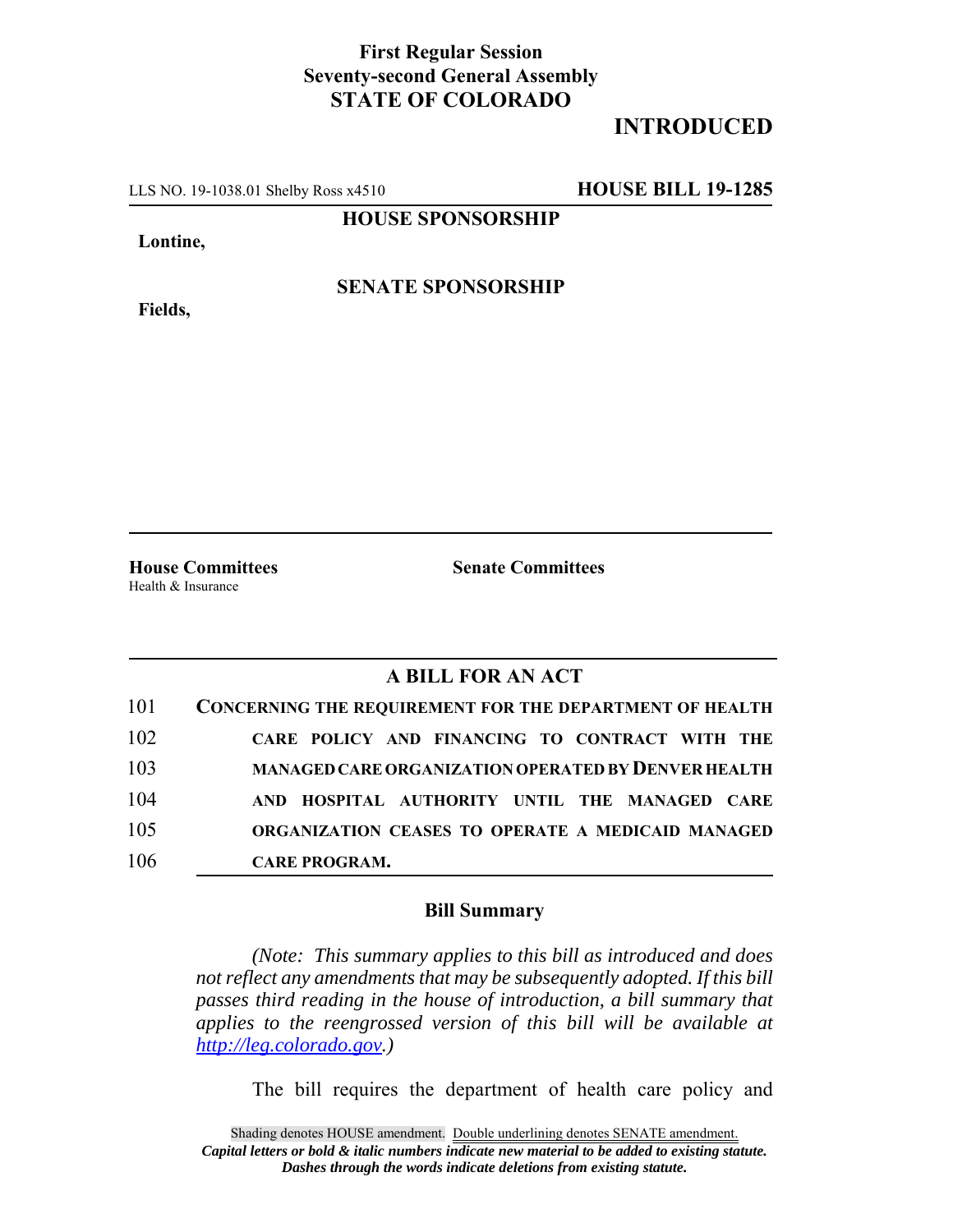financing (state department) to enter into a contract with the managed care organization (MCO) operated by Denver health and hospital authority as long as the MCO continues to operate a medicaid managed care program. Denver health and hospital authority is required to collaborate, if applicable, with the MCO designated by the state department to manage behavioral health services.

*Be it enacted by the General Assembly of the State of Colorado:*

 **SECTION 1.** In Colorado Revised Statutes, 25.5-5-402, **add** (7.5) as follows:

 **25.5-5-402. Statewide managed care system - definition.** (7.5) THE STATE DEPARTMENT SHALL ENTER INTO A DIRECT CONTRACT WITH THE MCO OPERATED BY OR UNDER THE CONTROL OF DENVER HEALTH AND HOSPITAL AUTHORITY, CREATED PURSUANT TO ARTICLE 29 OF TITLE 25, UNTIL THE MCO CEASES TO OPERATE A MEDICAID MANAGED CARE PROGRAM. IF THE STATE DEPARTMENT DESIGNATES AN MCO TO MANAGE BEHAVIORAL HEALTH SERVICES PURSUANT TO THIS ARTICLE 5, DENVER HEALTH AND HOSPITAL AUTHORITY, OR ANY SUBSIDIARY THEREOF, SHALL COLLABORATE WITH THE MCO DURING THE TERM OF CONTRACT.

 **SECTION 2. Act subject to petition - effective date.** This act takes effect at 12:01 a.m. on the day following the expiration of the ninety-day period after final adjournment of the general assembly (August 2, 2019, if adjournment sine die is on May 3, 2019); except that, if a referendum petition is filed pursuant to section 1 (3) of article V of the state constitution against this act or an item, section, or part of this act within such period, then the act, item, section, or part will not take effect unless approved by the people at the general election to be held in